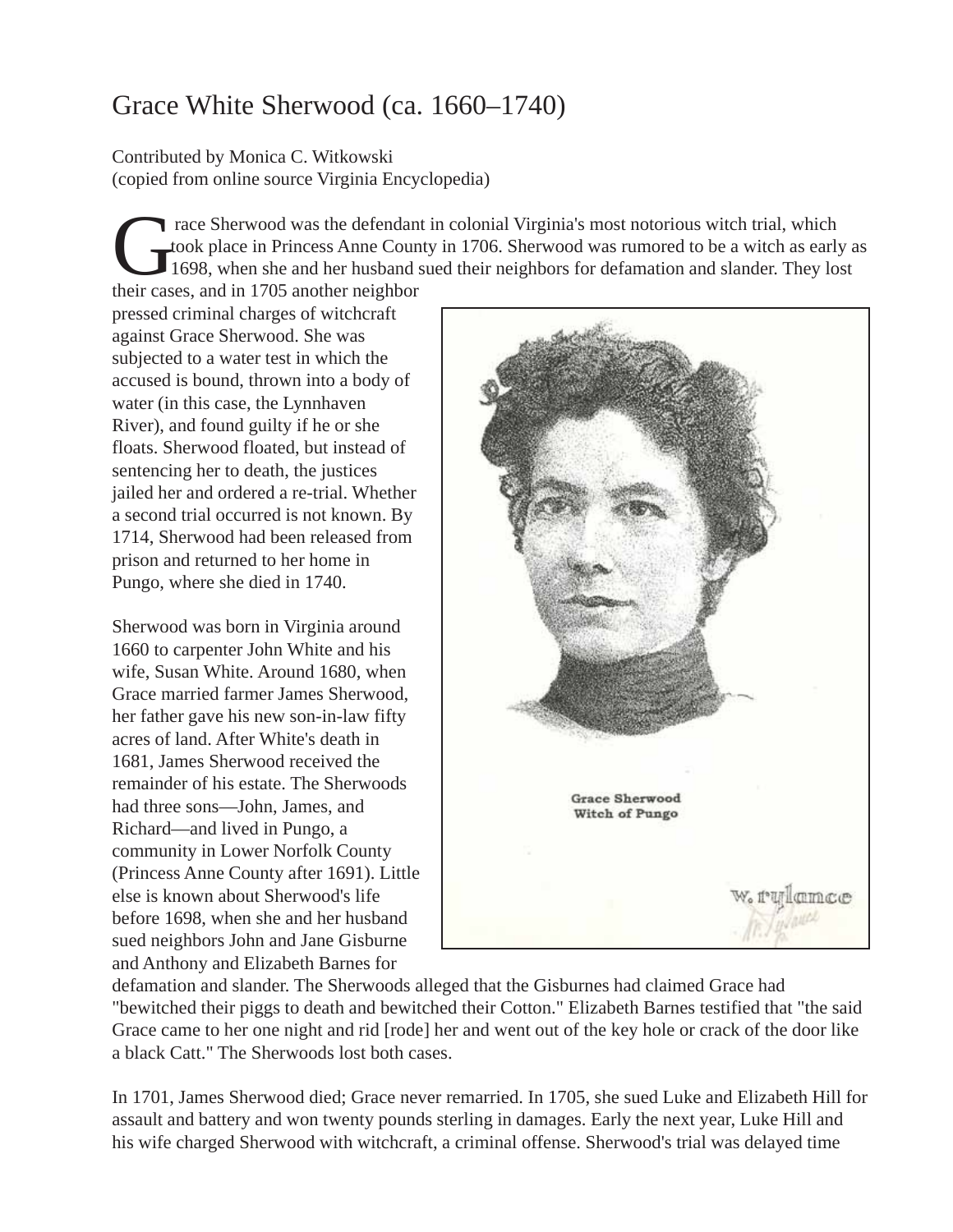and again; finally, the court impaneled a jury of women to search Grace for witch's marks—spots where a witch might suckle her familiar, an animal-like demon given to her by the devil. The women found two such marks, but still the case did not go to trial. County justices attempted to forward the case to a higher court, but it was returned. After an investigation of Sherwood's home, county justices ordered her "to be tried in the water by ducking."

The so-called water test, which had been considered so controversial that it was no longer used in European courts at the time of Sherwood's trial, involved binding the accused's hands and feet and throwing him or her into a body of water. A defendant who sank was presumed innocent, because the water—a pure element—had accepted him or her; a defendant who floated was presumed guilty. In Sherwood's case, the justices took several precautions to ensure her safety: they only administered the test after Sherwood herself had agreed to it, and the test was postponed from its original date because the weather had been "very Rainy & Bad soe yt possibly it might endanger her health."

When the test was finally administered in a branch of the Lynnhaven River on July 10, 1706, Sherwood floated. Once she was ashore, a special women's jury searched her again "for all teats Spotts & marks about her body not usuall on others." These women found two black marks on Sherwood's body, and as a result she was convicted as a witch and ordered to jail to await another trial. What happened next is uncertain; no records of a second trial exist. Sherwood appeared before the county court in 1708 to pay a debt, and in 1714, she petitioned the secretary of the colony for reinstatement of her land, so most scholars assume that by this time she had been released from prison. Her request for reinstatement was granted, and she lived the remainder of her life on her 144 acre farm. Sherwood's will was proved in 1740, which is likely the year of her death.

Because few facts are known about Grace Sherwood's life, her story has been expanded upon where there is no historical record. As late as 1883, some historians believed that Sherwood was the only woman accused of witchcraft in Virginia, which contributed to her fame. In 1869, writer W. C. Elam asserted that Sherwood was a "negress," and thus the charges against her were evidence of racial and religious intolerance in the early South. In 1973, Louisa Venable Kyle increased popular interest in the Sherwood's story when she published the children's book The Witch of Pungo. Sherwood is often portrayed as a healer, familiar with herbs and friendly to animals. She has also been described as wearing male clothing, or as being so beautiful that she attracted the attention of men in the community, angering their wives. The historical record, however, does not support these descriptions.

Sherwood has become a local legend in Virginia Beach, where she is popularly known as the "Witch of Pungo" and the "Virginia Witch." Several landmarks in the Virginia Beach area are named for her water trial, including Witchduck Road and Witchduck Point, where the trial allegedly took place. In Pungo, "the Witch" is an honorary official of the town's annual strawberry festival. A reenactment of Sherwood's trial is also part of the programming at Colonial Williamsburg.

On July 10, 2006, exactly 300 years after her trial by water, Virginia governor Timothy Kaine pardoned Sherwood. Virginia Beach mayor Meyera E. Oberndorf read the pardon aloud during an annual reenactment of the trial at the Ferry Plantation House. Oberndorf also declared July 10 to be celebrated as Grace Sherwood Day. The following year, a statue of Sherwood was unveiled in Virginia Beach.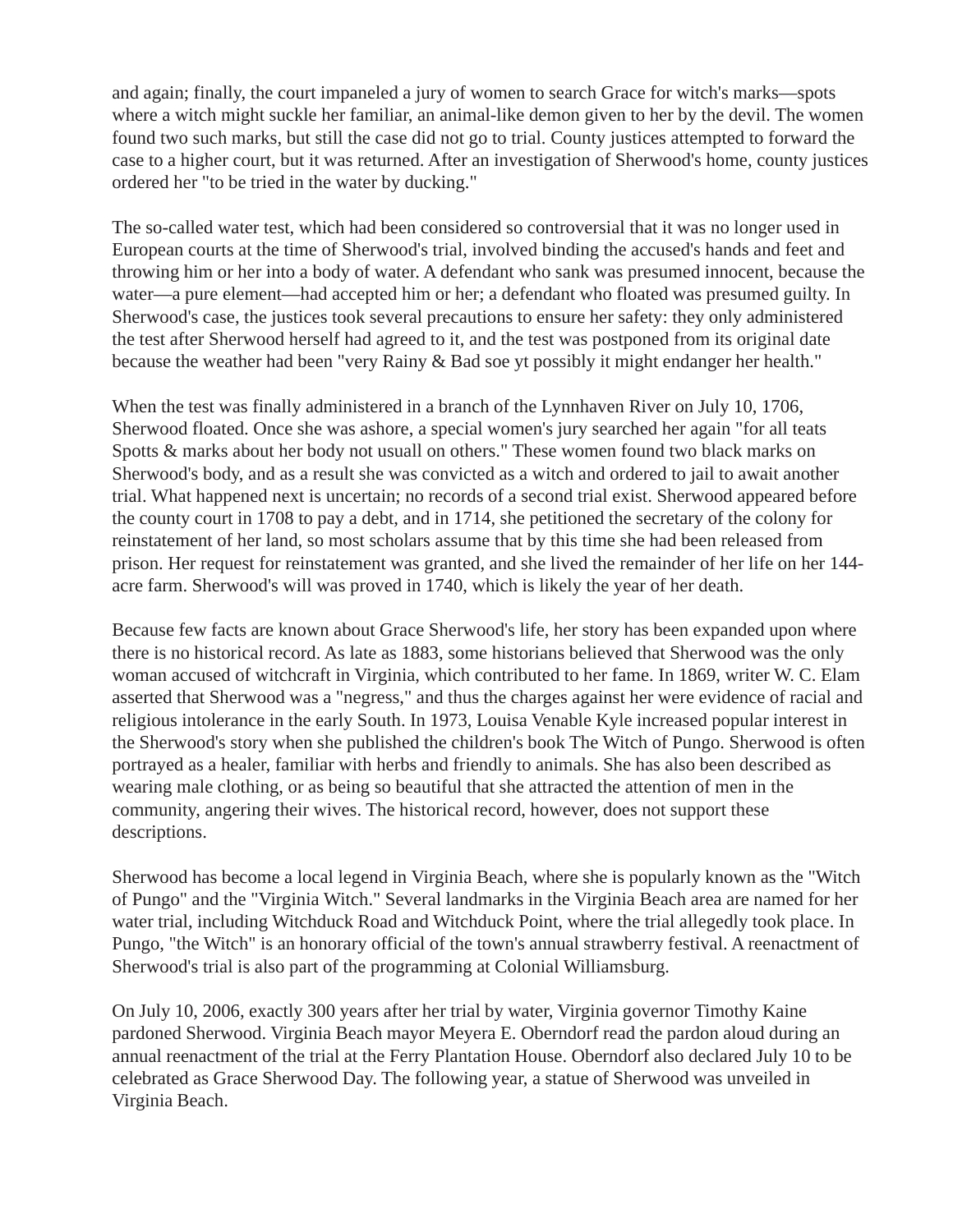## **Time Line**

- ca. 1660 Grace White is born to John White, a carpenter, and his wife, Susan. Though the exact location of her birth is unknown, it is likely in the Virginia Beach area.
- ca. 1680 Grace White marries James Sherwood, a farmer. They will have three sons: John, James, and Richard. John White, Grace's father, gives his son-in-law fifty acres of land.
- May 11, 1681 The will of John White, father of Grace Sherwood, is proved. White leaves all of his land to his son-in-law James Sherwood.
- 1698 James and Grace Sherwood sue John and Jane Gisburne and Anthony and Elizabeth Barnes for defamation and slander. The Sherwoods allege that both couples accused Grace Sherwood of practicing witchcraft.
- September 1701 By this time, James Sherwood has died. His wife, Grace, never remarries.
- December 12, 1705 Grace Sherwood sues Luke and Elizabeth Hill for assault and battery. Sherwood wins the case and is awarded twenty pounds sterling.
- January 1706 Luke Hill formally charges Grace Sherwood with witchcraft.
- March 1706 In response to Luke Hill's charge of witchcraft against Grace Sherwood, the Princess Anne County Court impanels a jury of women, including Elizabeth Barnes, to search Sherwood's body for witch's marks. The jury finds two marks, and Sherwood is ordered to jail to await trial.
- July 10, 1706 Grace Sherwood undergoes a water test to determine whether she is guilty of the charge of witchcraft. Sherwood floats, indicating her guilt, and once ashore is examined for witch's marks. A jury of women finds two marks. Sherwood is imprisoned and ordered to undergo another trial. It is unclear whether the second trial ever occurred.

September 1, 1708 - Grace Sherwood pays a debt of 600 pounds of tobacco to another colonist.

- 1714 Grace Sherwood petitions the secretary of the colony for restoration of her property to her. He grants her the 144 acres that the Sherwoods inherited from Grace's father, John White, in 1681.
- October 1, 1740 Grace Sherwood's will is proved. Her son John Sherwood is the executor of her will and inherits most of her land and her belongings.
- 1973 Louisa Venable Kyle publishes a children's book, The Witch of Pungo. Her short story of the same name revives Grace Sherwood's popularity in southeastern Virginia.
- July 10, 2006 Three hundred years after Grace Sherwood was found guilty of witchcraft by water trial, Governor Timothy Kaine pardons her. During an annual reenactment of Sherwood's trial, Virginia Beach mayor Meyera E. Oberndorf declares July 10 to be celebrated henceforth as Grace Sherwood Day.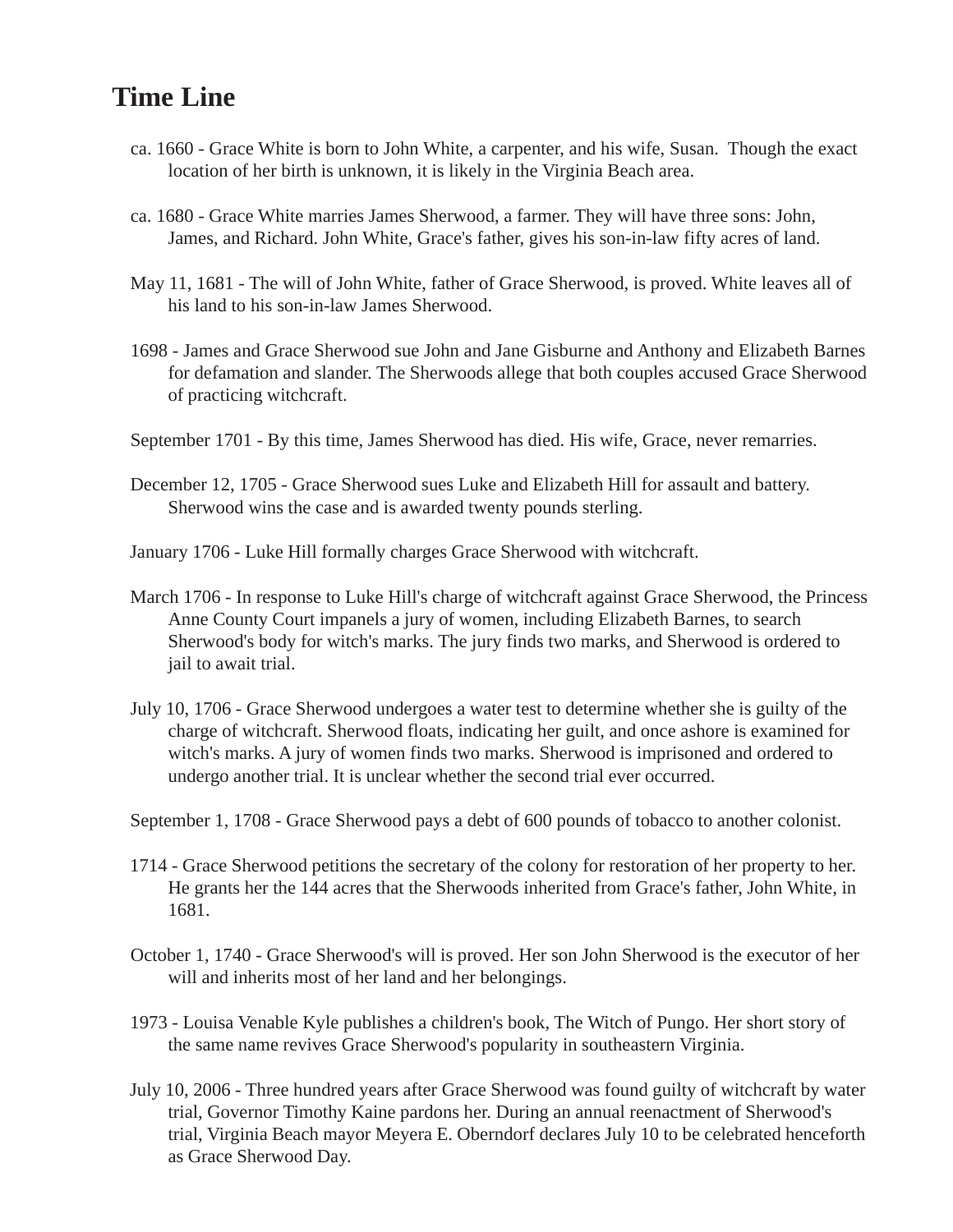2007 - A bronze statue of Grace Sherwood, sculpted by Robert G. Cunningham, is placed in front of Sentara Bayside Hospital in Virginia Beach.

Categories Women's History Colonial History (ca. 1560–1763)

Further Reading

"The Virginia Case of Grace Sherwood, 1706." In Narratives of the New England Witchcraft Cases, ed. George Lincoln Burr, 433–442. Mineola, New York: Dover Publications, Inc., 2002. Davis, Richard Beale. "The Devil in Virginia in the Seventeenth Century." The Virginia Magazine of History and Biography 65 (April 1957): 131–149. Gibson, Marion. Witchcraft Myths in American Culture. New York: Routledge Taylor and Francis Group, 2007. Kyle, Louisa Venable. The Witch of Pungo and Other Historical Stories of the Early Colonies. Portsmouth, Virginia: Printcraft Press, 1973. Cite This Entry

APA Citation:

 Witkowski, M. C. Grace Sherwood (ca. 1660–1740). (2014, January 1). In Encyclopedia Virginia. Retrieved from http://www.EncyclopediaVirginia.org/Sherwood\_Grace\_ca\_1660-1740. MLA Citation:

 Witkowski, Monica C. "Grace Sherwood (ca. 1660–1740)." Encyclopedia Virginia. Virginia Foundation for the Humanities, 1 Jan. 2014. Web. 31 Aug. 2017.

First published: October 7, 2011 | Last modified: January 1, 2014

On July 10, 2006, the 300th anniversary of Sherwood's conviction, Governor Tim Kaine granted an informal pardon to "officially restore [her] good name",[1] recognizing that she was wrongfully convicted. A statue depicting her was erected near Sentara Bayside Hospital on Independence Boulevard in Virginia Beach, close to the site of the colonial courthouse where she was tried. She is sculpted alongside a raccoon, representing her love of animals, and carrying a basket containing garlic and rosemary, in recognition of her knowledge of herbal healing.

## **From the wiki---**

Sherwood was born in 1660[2] to John and Susan White. John White was a carpenter and farmer[3] of Scottish descent; it is uncertain whether he was born in America. Susan was English by birth;[4] their daughter Grace was born in Virginia, probably in Pungo.[5][6]

In April 1680 Grace White married a respected small-farm landowner, James Sherwood, in the Lynnhaven Parish Church.[2][6][7] The couple had three sons: John, James, and Richard.[8] John White gave the Sherwoods 50 acres (20 ha) of land when they married, and on his death in 1681 left them the remainder of his 145 acres (59 ha) farm.[8] The Sherwood family was poor, and lived in an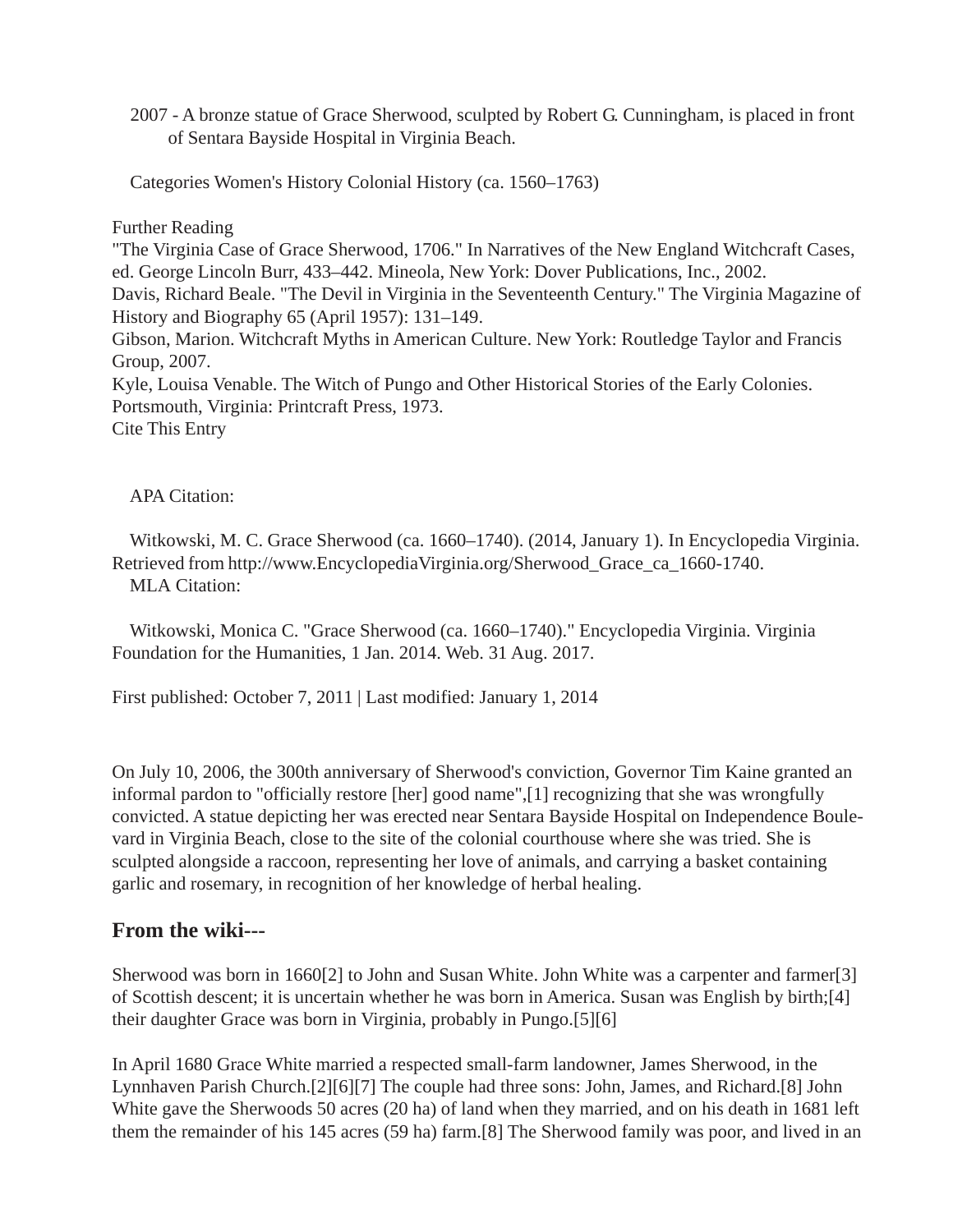area inhabited by small landowners or those with no land at all.[6][9][10] In addition to farming, Grace Sherwood grew her own herbs, which she used to heal both people and animals. She also acted as a midwife.[11] When James died in 1701, Grace inherited his property.[12][13] She did not remarry.[5]

No drawings or paintings of Sherwood exist, but contemporary accounts describe her as attractive and tall and possessing a sense of humor. Sherwood wore trousers instead of a dress while working on her farm. This was unusual for the time, as was her herb growing. The combination of clothing and good looks was said to attract men and upset their wives.[3][14] Sherwood biographer and advocate Belinda Nash suggests that Sherwood's neighbors may have been jealous of Sherwood, and that the witchcraft tales may have been conjured up in an effort to remove her from, and subsequently get, her property.[2][14] Sherwood was a party to at least a dozen lawsuits, in which she had to defend against accusations of witchcraft, or in which she sued her accusers for slander.[14]